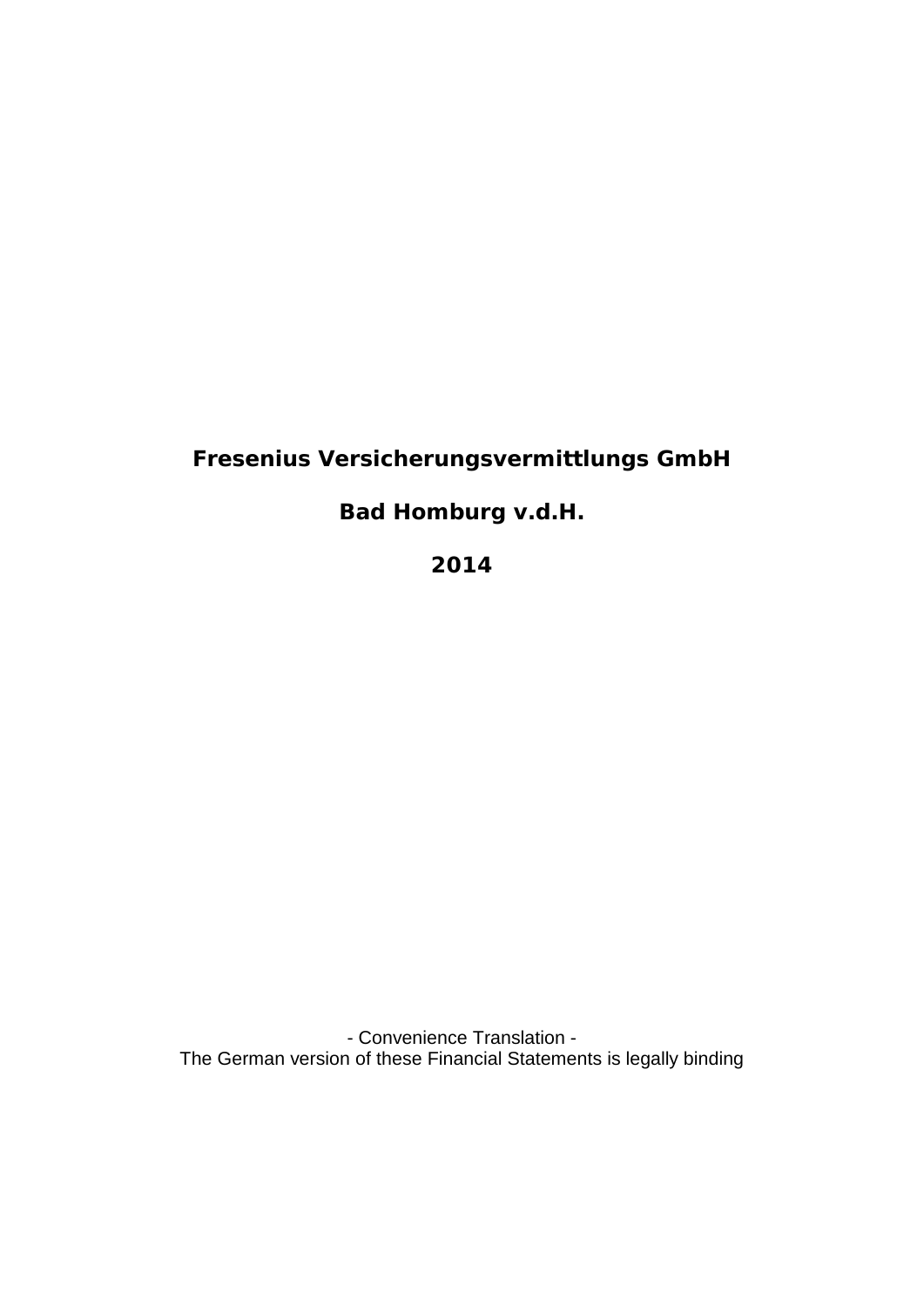## **Balance Sheet**

### **as of December 31, 2014**

# **Fresenius Versicherungsvermittlungsges. mbH, Bad Homburg**

| <b>Assets</b> |                                                    | Note | 31.12.2014<br><b>EUR</b> | 31.12.2013<br><b>EUR</b> |
|---------------|----------------------------------------------------|------|--------------------------|--------------------------|
| А.            | <b>Fixed assets</b>                                |      |                          |                          |
|               | Intangible assets<br>I.                            |      | 0.00                     | 0.00                     |
|               | Tangible assets<br>Ш.                              | (3)  | 23,205.00                | 29,258.00                |
|               | Financial assets<br>Ш                              | (4)  | 8,859,137.03             | 8,859,137.03             |
|               |                                                    |      |                          |                          |
| В.            | <b>Current assets</b>                              |      |                          |                          |
|               | Accounts receivable due from related parties<br>L. | (5)  | 5,381,569.39             | 4,773,108.14             |
|               | Other assets<br>Ш.                                 |      | 0.00                     | 0.00                     |
|               |                                                    |      | 14,263,911.42            | 13,661,503.17            |

| Liabilities and shareholder's equity |                                           | Note | 31.12.2014<br><b>EUR</b> | 31.12.2013<br><b>EUR</b> |
|--------------------------------------|-------------------------------------------|------|--------------------------|--------------------------|
| А.                                   | Shareholder's equity                      |      |                          |                          |
|                                      | Subscribed capital<br>L.                  |      | 26,000.00                | 26,000.00                |
|                                      | Capital reserves<br>Ш.                    |      | 7,558,701.62             | 7,558,701.62             |
|                                      | III. Retained earnings brought forward    |      | 0.89                     | 0.89                     |
|                                      | IV. Retained earnings                     |      | 0.00                     | 0.00                     |
|                                      |                                           |      | 7,584,702.51             | 7,584,702.51             |
| В.                                   | <b>Accruals</b>                           | (6)  | 844,064.37               | 634,111.16               |
| C.                                   | Liabilities                               |      |                          |                          |
|                                      | Trade accounts payable<br>I.              |      | 52,861.14                | 48,476.12                |
|                                      | Liabilities to affiliated companies<br>Ш. | (7)  | 5,775,032.34             | 5,366,245.04             |
|                                      | Other liabilities<br>III.                 |      | 7,251.06                 | 27,968.34                |
|                                      |                                           |      | 14,263,911.42            | 13,661,503.17            |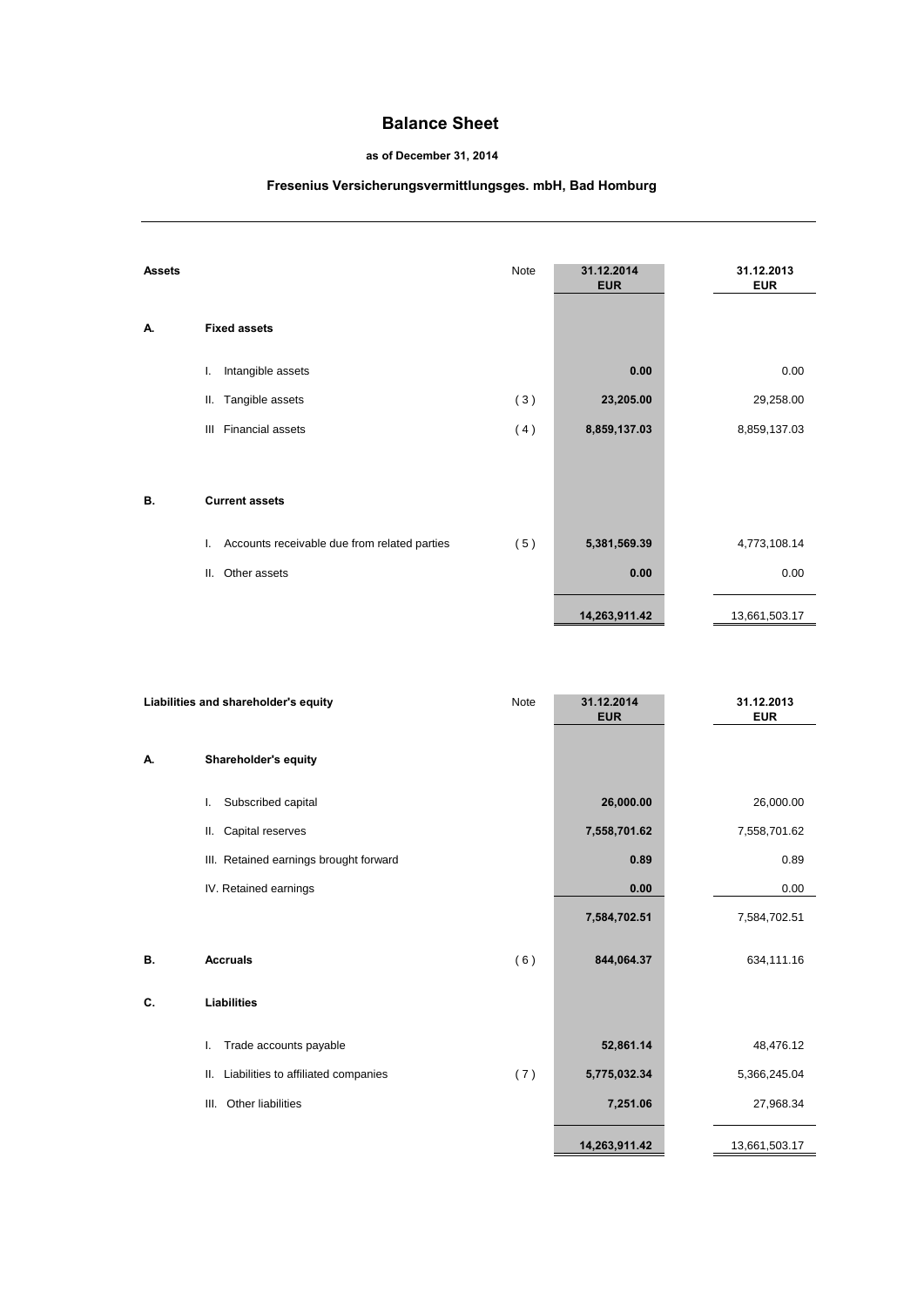## **Profit and Loss Statement**

#### **as of December 31, 2014**

### **Fresenius Versicherungsvermittlungsges. mbH, Bad Homburg**

|     |                                                                              | <b>Note</b> |               | 2014<br><b>EUR</b> | 2013<br><b>EUR</b> |
|-----|------------------------------------------------------------------------------|-------------|---------------|--------------------|--------------------|
| 1.  | <b>Sales</b>                                                                 |             |               | 1,875,706.32       | 1,792,625.54       |
| 2.  | Other operating income                                                       | (8)         |               | 3,138.34           | 10,618.53          |
| 3.  | Personnell expenses                                                          |             |               |                    |                    |
|     | a) Salaries and wages                                                        |             | $-505,932.05$ |                    |                    |
|     | b) Social security and costs of retirement<br>pensions and social assistance |             | $-145,041.53$ | $-650,973.58$      | $-572,170.02$      |
| 4.  | Depreciation on property, plant and equipment                                |             |               | $-6,053.00$        | $-11,590.46$       |
| 5.  | Other operating expenses                                                     | (9)         |               | $-348,021.98$      | -359,684.76        |
| 6.  | Income from financial assets                                                 |             |               | 735.14             | 313.90             |
| 7.  | Other interest and similar income                                            | (10)        |               | $-32,310.68$       | $-26,139.94$       |
| 8.  | Profit from ordinary operations                                              |             |               | 842,220.56         | 833,972.79         |
| 9.  | Extraordinary expenses                                                       |             |               | 0.00               | 0.00               |
| 10. | Income taxes                                                                 |             |               | $-2,582,931.80$    | $-2,038,420.80$    |
| 11. | Other tax                                                                    |             |               | $-1,298.09$        | $-1,480.67$        |
| 12. | Proit transfer due to profit and loss<br>transfer agreement                  | (11)        |               | 1,742,009.33       | 1,205,928.68       |
| 13. | Retained earnings                                                            |             |               | 0.00               | 0.00               |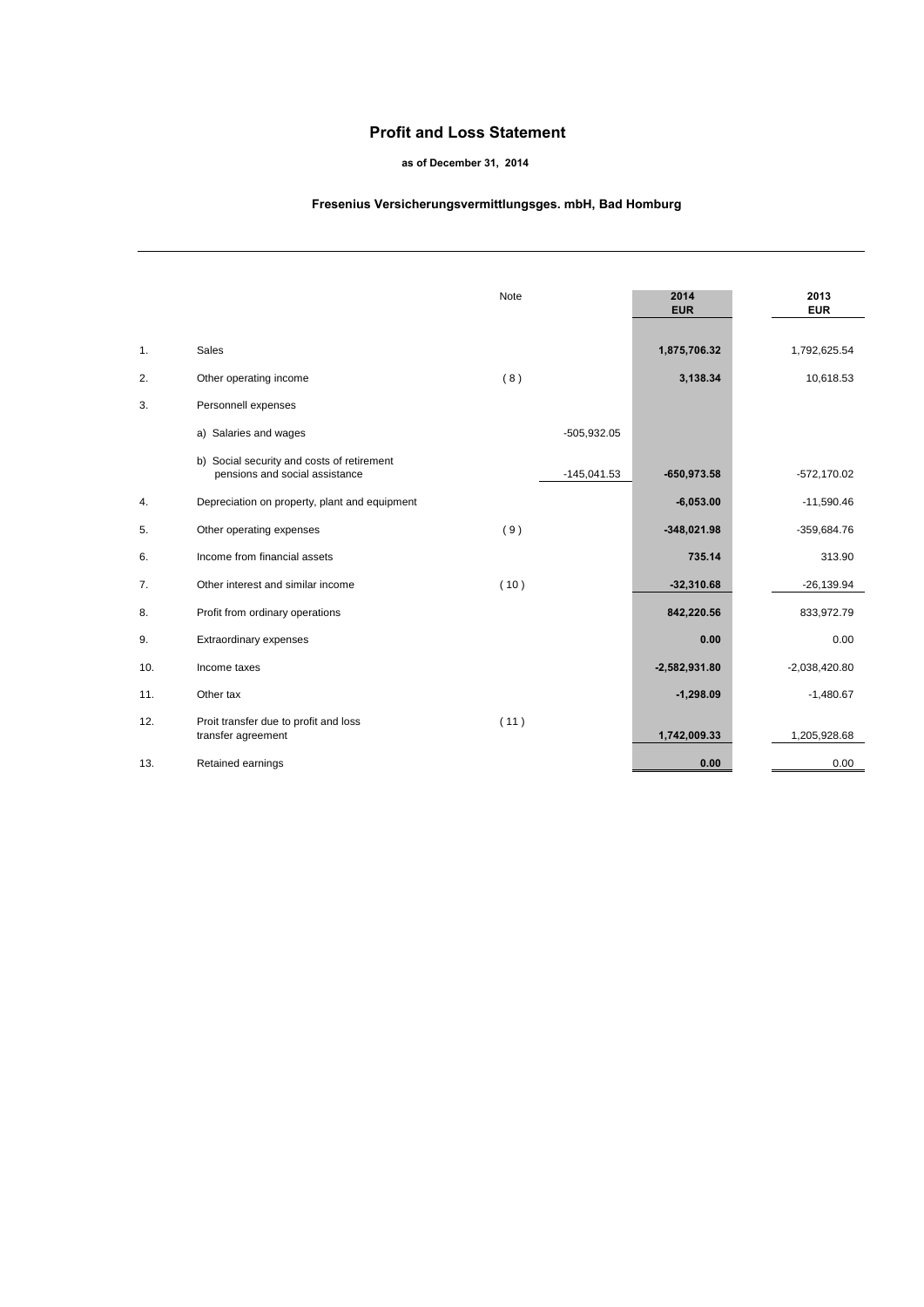| (1) Application of the<br><b>Accounting Law</b><br><b>Modernisation Act</b> | For the 2014 business year, Fresenius Versicherungsvermittlungs<br>GmbH applies the provisions of the German Commercial Code (HGB),<br>new version (Accounting Law Modernisation Act, BilMoG).                                                                                                                                                                                                                                                                                                                                                                                                                                                                                                                                                                                                                                              |
|-----------------------------------------------------------------------------|---------------------------------------------------------------------------------------------------------------------------------------------------------------------------------------------------------------------------------------------------------------------------------------------------------------------------------------------------------------------------------------------------------------------------------------------------------------------------------------------------------------------------------------------------------------------------------------------------------------------------------------------------------------------------------------------------------------------------------------------------------------------------------------------------------------------------------------------|
|                                                                             | Fresenius Versicherungsvermittlungs GmbH is a small corporation in<br>terms of sec. 267 subsect. 1 HGB. With regard to disclosure, the<br>company utilises the relief available under sec. 326 HGB.                                                                                                                                                                                                                                                                                                                                                                                                                                                                                                                                                                                                                                         |
|                                                                             | As before, the company selected the total cost method (sec. 275<br>subsect. 2 HGB) for the income statement.                                                                                                                                                                                                                                                                                                                                                                                                                                                                                                                                                                                                                                                                                                                                |
| (2) Accounting and valuation<br>methods                                     | The valuation process is carried out in accordance with the provisions<br>of the German Commercial Code that apply to corporations.                                                                                                                                                                                                                                                                                                                                                                                                                                                                                                                                                                                                                                                                                                         |
|                                                                             | Acquired intangible assets are valued at acquisition costs, reduced by<br>regular amortisation. Amortisation is applied on a straight-line basis<br>over a useful life of three years. Additions are amortised on a pro rata<br>temporis basis.                                                                                                                                                                                                                                                                                                                                                                                                                                                                                                                                                                                             |
|                                                                             | Fixed assets are valued at acquisition costs, reduced by regular<br>depreciation. Depreciation is applied in accordance with the straight-<br>line or declining balance method based on the expected useful life.<br>Monthly depreciation was applied to additions of moveable fixed<br>assets.                                                                                                                                                                                                                                                                                                                                                                                                                                                                                                                                             |
|                                                                             | Receivables and other assets are valued at the nominal value. The<br>general credit risk is addressed with a lump-sum adjustment.                                                                                                                                                                                                                                                                                                                                                                                                                                                                                                                                                                                                                                                                                                           |
|                                                                             | Provisions are entered for identifiable risks at the appropriate amount,<br>including future price and cost increases.                                                                                                                                                                                                                                                                                                                                                                                                                                                                                                                                                                                                                                                                                                                      |
|                                                                             | Pension provisions are calculated on an actuarial basis using biometric<br>probabilities (Heubeck 2005 G Reference Tables) in accordance with<br>the projected unit credit method. Future expected payment and pension<br>increases are taken into account during the calculation of obligations. At<br>this time, annual adjustments of 3% to 4% for payments and 1.75% for<br>pensions are used as assumptions. The company-specific fluctuation<br>rate, which is also included in the calculation, ranged from 0% to 18%.<br>The underlying actuarial interest rate for the discounting of pension<br>obligations is 4.53%; this figure refers to the average market interest<br>rate of the last seven business years calculated and published by the<br>German Federal Bank (Bundesbank) for an assumed residual term of<br>15 years. |
|                                                                             | Liabilities are entered at the repayment amount.                                                                                                                                                                                                                                                                                                                                                                                                                                                                                                                                                                                                                                                                                                                                                                                            |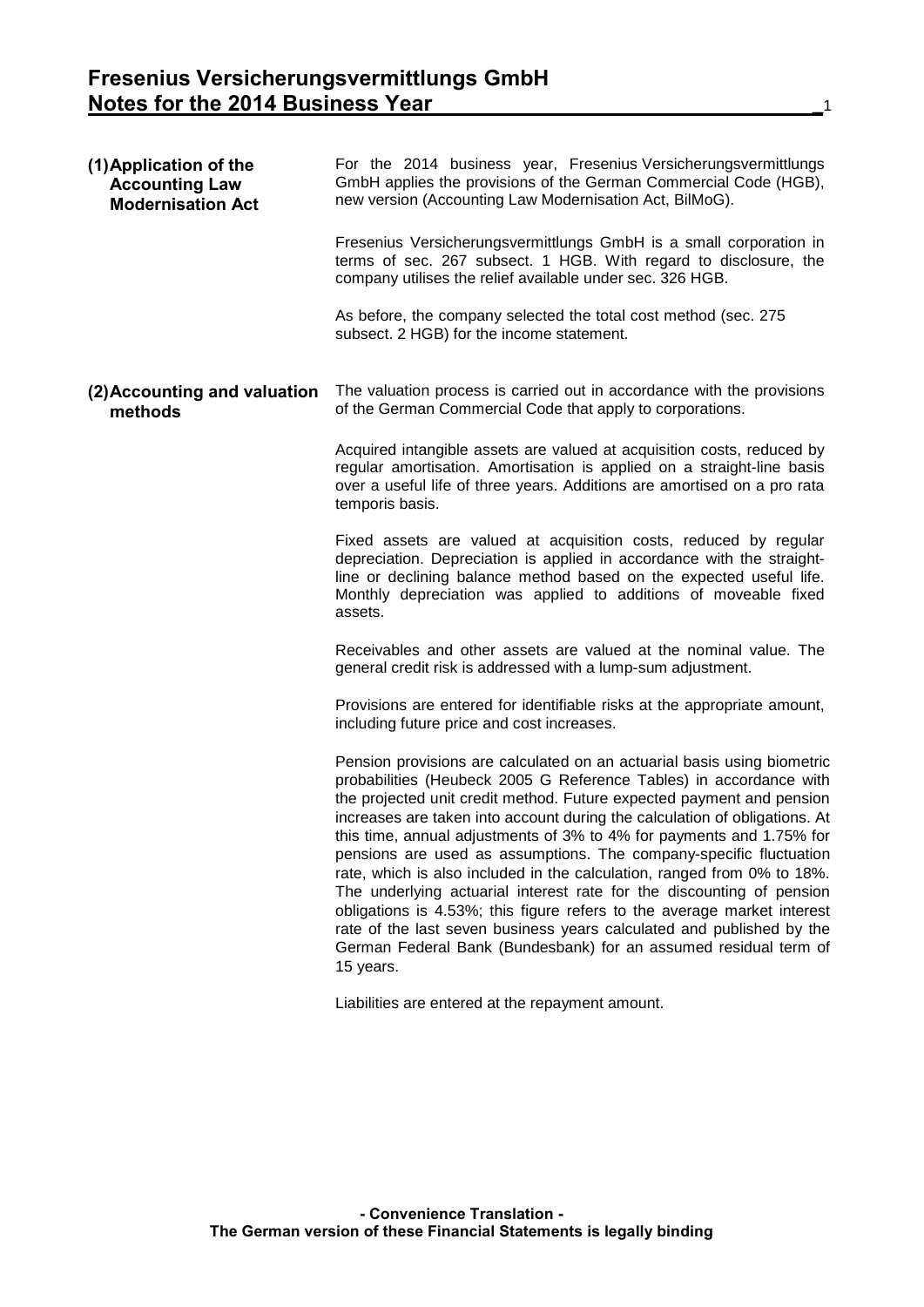# **(3)Long-term assets**

|                                       | Acquisition/            | <b>Additions</b><br>value | <b>Depreciation</b> | <b>Depreciation</b><br>in business | Res. book value | Res. book     |
|---------------------------------------|-------------------------|---------------------------|---------------------|------------------------------------|-----------------|---------------|
|                                       | <b>Production costs</b> | (Retirements)             | (accumulated)       | vear 2014                          | on 31/12/2014   | on 31/12/2013 |
|                                       | <b>EUR</b>              | <b>EUR</b>                | <b>EUR</b>          | <b>EUR</b>                         | <b>EUR</b>      | <b>EUR</b>    |
| Intangible fixed<br>assets            | 3,888.57                | 0.00                      | 3,888.57            | 0.00                               | 0.00            | 0.00          |
| Operational and<br>business equipment | 36,513.63               | 0.00                      | 13,308.63           | 6,053.00                           | 23,205.00       | 29,258.00     |
|                                       | 40,402.20               | 0.00                      | 17,197.20           | 6,053.00                           | 23,205.00       | 29,258.00     |

| (4) Financial assets                         | Financial assets consist of a 100% participating interest by<br>Fresenius Versicherungsvermittlungs GmbH in Fresenius Netcare GmbH<br>in the amount of EUR 8,859,137.03. |
|----------------------------------------------|--------------------------------------------------------------------------------------------------------------------------------------------------------------------------|
| (5) Receivables from<br>associated companies | This item consists of receivables from Fresenius Netcare GmbH in the<br>amount of EUR 5,381,569.39.                                                                      |
| (6) Provisions                               | This item contains pension provisions (EUR 648,052.00) and<br>other provisions (EUR 196,012.37). All identifiable<br>risks and uncertain obligations were addressed.     |
|                                              | The pension provisions have been created according to the methods<br>described under note (2) "Accounting and valuation methods".                                        |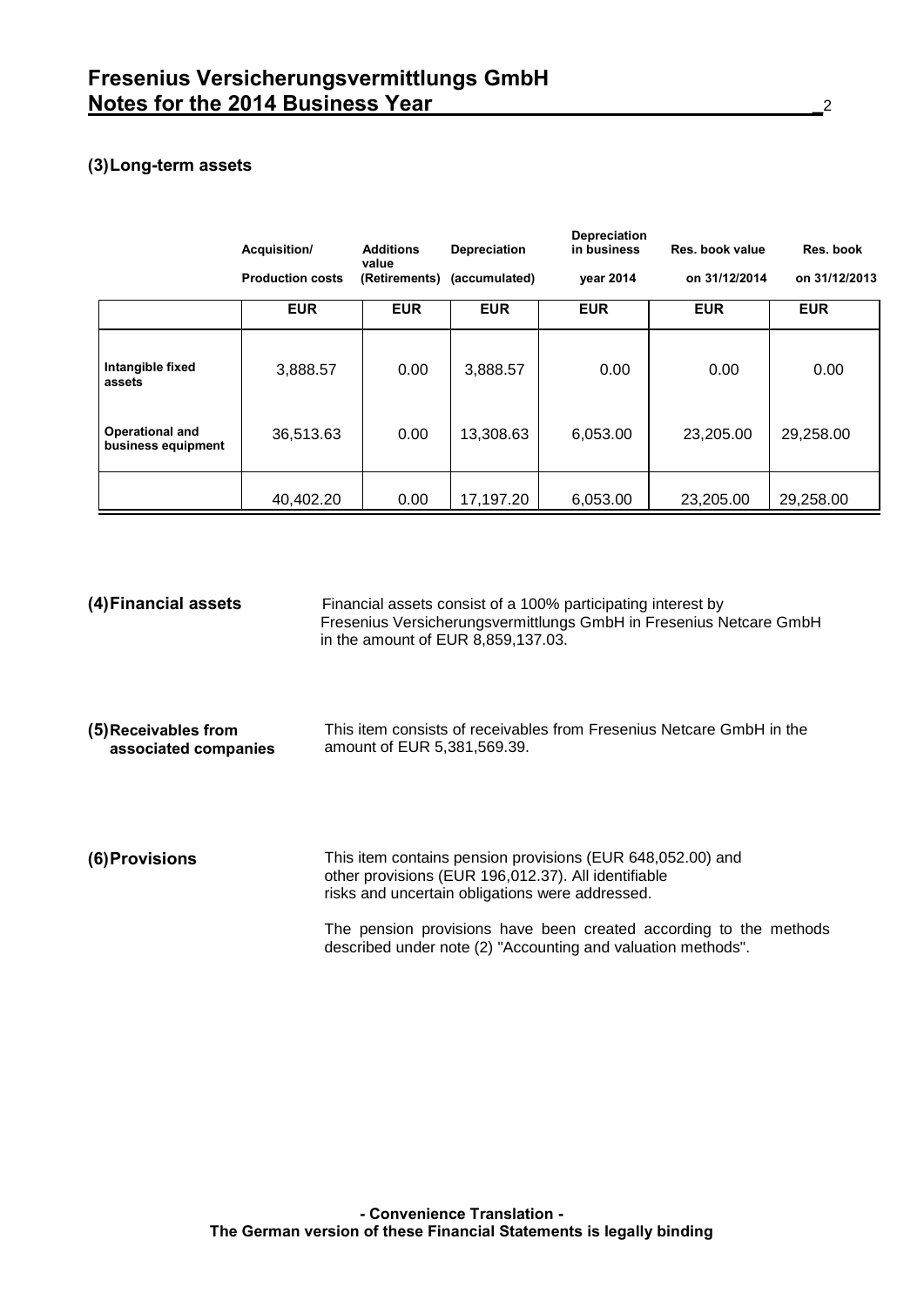|                                            | Due to a company agreement concluded in November 2009, starting on<br>1 January 2010 employees may allocate working hours and wage<br>components to an account managed by the company in order to have<br>these amounts paid out at a later point in time in the form of time off<br>(demography fund). The credit balances of the employees are invested in<br>an insurance product that cannot be accessed by the company and its<br>creditors due to a trust agreement. Therefore it concerns a so-called<br>securities-linked pension promise in terms of sec. 253 subsect. 1<br>sentence 3 HGB. Therefore the provision for the employee time credits is<br>entered at the fair value of the insurance product. This fair value is<br>obtained from the insurance company's actuarial reserve as per the<br>business plan, plus available profit participation. |                                    |
|--------------------------------------------|----------------------------------------------------------------------------------------------------------------------------------------------------------------------------------------------------------------------------------------------------------------------------------------------------------------------------------------------------------------------------------------------------------------------------------------------------------------------------------------------------------------------------------------------------------------------------------------------------------------------------------------------------------------------------------------------------------------------------------------------------------------------------------------------------------------------------------------------------------------------|------------------------------------|
|                                            | Amount repayable from obligations under<br>demography fund<br>Fair value of insurance<br>Surplus, assets over obligations                                                                                                                                                                                                                                                                                                                                                                                                                                                                                                                                                                                                                                                                                                                                            | €12,535.09<br>€12,535.09<br>€ 0.00 |
|                                            | Acquisition costs of insurance                                                                                                                                                                                                                                                                                                                                                                                                                                                                                                                                                                                                                                                                                                                                                                                                                                       | €11,704.73                         |
|                                            | In the income statement, expenses and income from the valuation of the<br>insurance and the provision in the amount of EUR 355.41 were offset.                                                                                                                                                                                                                                                                                                                                                                                                                                                                                                                                                                                                                                                                                                                       |                                    |
| (7) Liabilities to associated<br>companies | Liabilities<br>associated<br>companies<br>to<br>Fresenius SE & Co. KGaA in the amount of EUR 5,698,497.04, and<br>Fresenius Kabi Deutschland GmbH in the amount of EUR 49,724.87.                                                                                                                                                                                                                                                                                                                                                                                                                                                                                                                                                                                                                                                                                    | consist<br>of:                     |
| (8) Other operating<br>income              | This item includes, among others, gains of EUR 1,607.97.                                                                                                                                                                                                                                                                                                                                                                                                                                                                                                                                                                                                                                                                                                                                                                                                             |                                    |
| (9) Other operating<br>expenses            | This item includes, among others, losses of EUR 1,207.39.                                                                                                                                                                                                                                                                                                                                                                                                                                                                                                                                                                                                                                                                                                                                                                                                            |                                    |
| (10) Interest and similar<br>expenses      | This item includes, among others, expenses from the compounding of<br>provisions in the amount of EUR 25,884.00.                                                                                                                                                                                                                                                                                                                                                                                                                                                                                                                                                                                                                                                                                                                                                     |                                    |